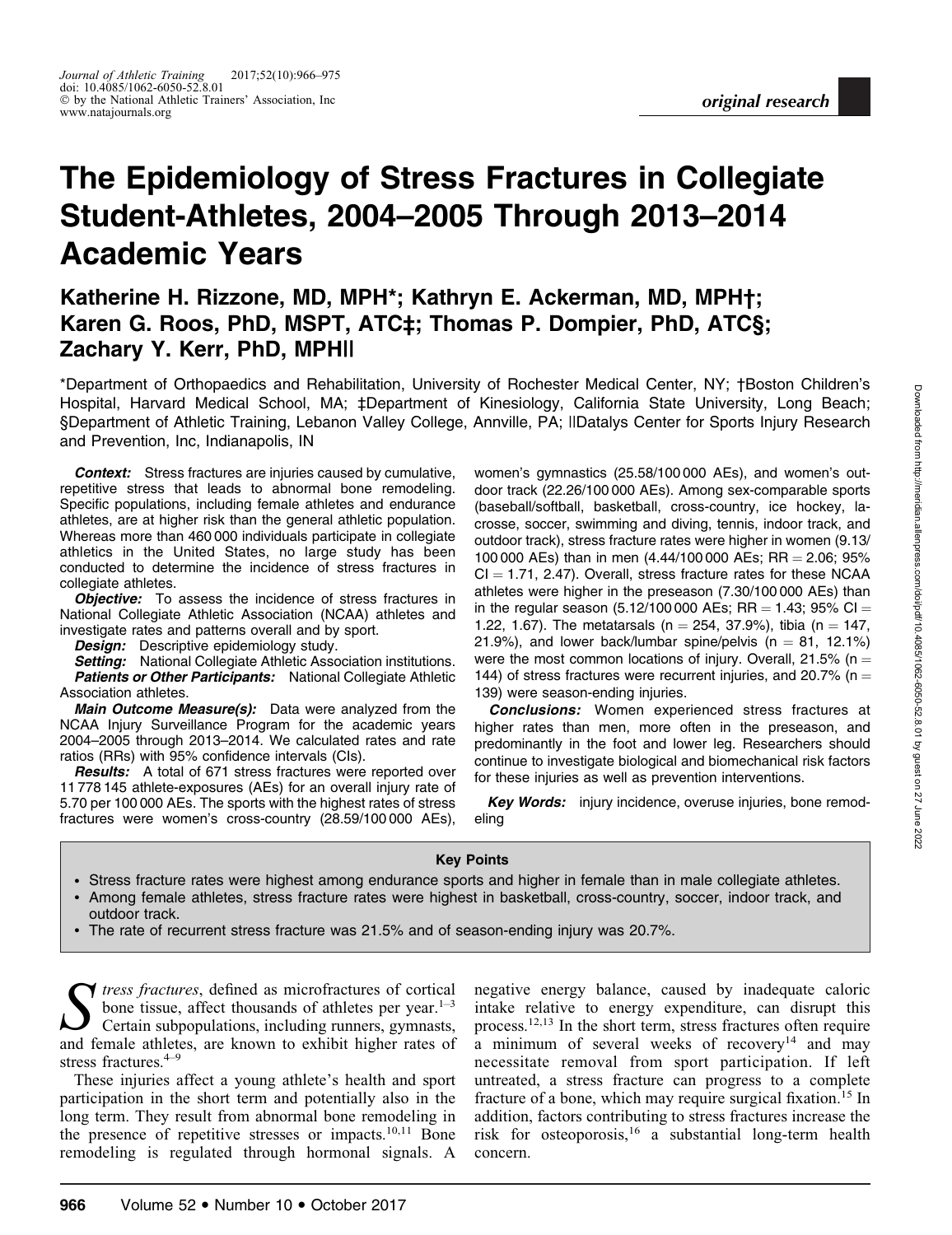27 June 2022

Currently, more than 460 000 athletes participate in National Collegiate Athletic Association (NCAA) sports in the United States,<sup>17</sup> but limited stress fracture research has been conducted on this population. Much of our epidemiologic knowledge about stress fractures has been informed by research on military recruits<sup>5,6</sup> and high school athletes.<sup>9</sup> Studies involving collegiate athletes have been focused solely on endurance athletes, with results limited by cross-sectional designs and small sample sizes.<sup>1,12,18,19</sup> Therefore, the purpose of our study was to assess the incidence of stress fractures in NCAA athletes and investigate trends in specific subpopulations. By examining rates among athletes in 25 sports over a 10-year period, we sought to provide a more comprehensive understanding of the epidemiology of stress fractures to inform future research and prevention efforts.

# **METHODS**

Data from the NCAA Injury Surveillance Program (NCAA-ISP) were analyzed. The methods of the NCAA-ISP during the 2004–2005 through 2013–2014 academic years have been described<sup>20</sup> and are briefly summarized here. The NCAA-ISP was initiated in 1982 as a paper-based data-collection system to obtain information from colleges on sport-related injuries in their athletes. Since 2004, data collection has been conducted via electronic medical records. Currently, information about the type of injury, location, activity during injury, and time missed due to injury is collected from athletes in 25 sports. The number of individual programs providing data varies by sport and year.

For our study, data from the 2004–2005 through 2013– 2014 academic years were limited to injuries with a reported diagnosis of stress fracture. The study was approved by the Research Review Board of the NCAA.

## Data Collection

Athletic trainers (ATs) voluntarily reported injuries and provided information on general illnesses, medical conditions, heat illnesses, and dermatologic conditions. Information provided for each injury included the type of injury, body part injured, and mechanism of injury. Time in season (preseason, regular season, or postseason) and number of participation days missed due to the injury were also noted. Throughout the season, ATs updated injury data, including when the student-athlete returned to full sport participation. Injuries that were recurrences of previous injuries were logged in the electronic medical record system. The ATs also collected exposure information by recording the number of student-athletes participating in each school-sanctioned practice and competition. Student-athlete participation during individual weighttraining and conditioning sessions was not included in these analyses.

Data were deidentified and encrypted before being uploaded to the central aggregate database. Quality-control staff reviewed the data, and ATs were contacted and queried about invalid values. Verified data were included in the aggregate research dataset.

#### Operational Definitions

Injury. In this study, a reportable *injury* was defined as an injury that (1) occurred due to participation in a schoolsanctioned practice or competition, (2) required attention from an AT or physician, (3) resulted in at least 24 hours of time missed from participation, and (4) had a reported diagnosis of stress fracture. Season-ending injuries (ie, injuries that resulted in the student-athlete prematurely ending his or her season) were noted. As did previous researchers,  $9.21$  we relied on the expertise of team medical staff to properly diagnose stress fractures. Whereas radiologic confirmation may have been used to aid or confirm diagnosis, the NCAA-ISP does not record data with that level of granularity.

Recurrence. The ATs identified recurrent injuries. We defined recurrent injury as a recurrence of the same injury sustained either earlier in the current academic year or in the previous academic year. As for the initial diagnosis, we relied on the expertise of the team medical staff to properly diagnose a stress fracture as recurrent.

Athlete-Exposure. A reportable *athlete-exposure* (AE) was defined in an earlier study<sup>20</sup> as "1 student-athlete participating in 1 NCAA-sanctioned practice or competition in which he or she was exposed to the possibility of athletic injury, regardless of the time associated with that participation.'' Only athletes with actual playing time in a competition, including warm-ups, were included in competition exposures.<sup>20</sup>

Location. The ATs identified the area where the stress fracture occurred. Location was categorized for analysis as lower back/lumbar spine/pelvis; femur; tibia; navicular; metatarsal; and other, including the upper limb, ankle, calcaneus, cuboid, cuneiform, and sesamoid.

Time in Season. We defined *time in season* as the specific season segment (ie, preseason, regular season, or postseason) in which the injury was reported to have occurred.

Participation-Restriction Time. Injuries were categorized by the number of days of participation restriction, which was calculated by subtracting the date of injury from the date of return. Participation-restriction time was categorized as 1 to 6 days; 7 to 21 days; more than 21 days; or season ending, which described a studentathlete prematurely ending the season for medical or nonmedical reasons associated with the injury or medical professionals requiring the student-athlete to prematurely end the season.<sup>20</sup>

## Statistical Analysis

Data were analyzed to assess the rate and distribution of stress fractures sustained during collegiate sport participation during the 2004–2005 through 2013–2014 academic years. Stress fracture injury rates were calculated overall and by season. Rate ratios (RRs) compared rates within sports and seasons. They were also used to compare rates between the preseason and regular season; the postseason was excluded from analysis due to low numbers of stress fractures. They also compared rates among sex-comparable sports (baseball/softball, basketball, cross-country, ice hockey, lacrosse, soccer, swimming and diving, tennis, indoor track, and outdoor track). The following is an example of an RR comparing stress fracture rates in men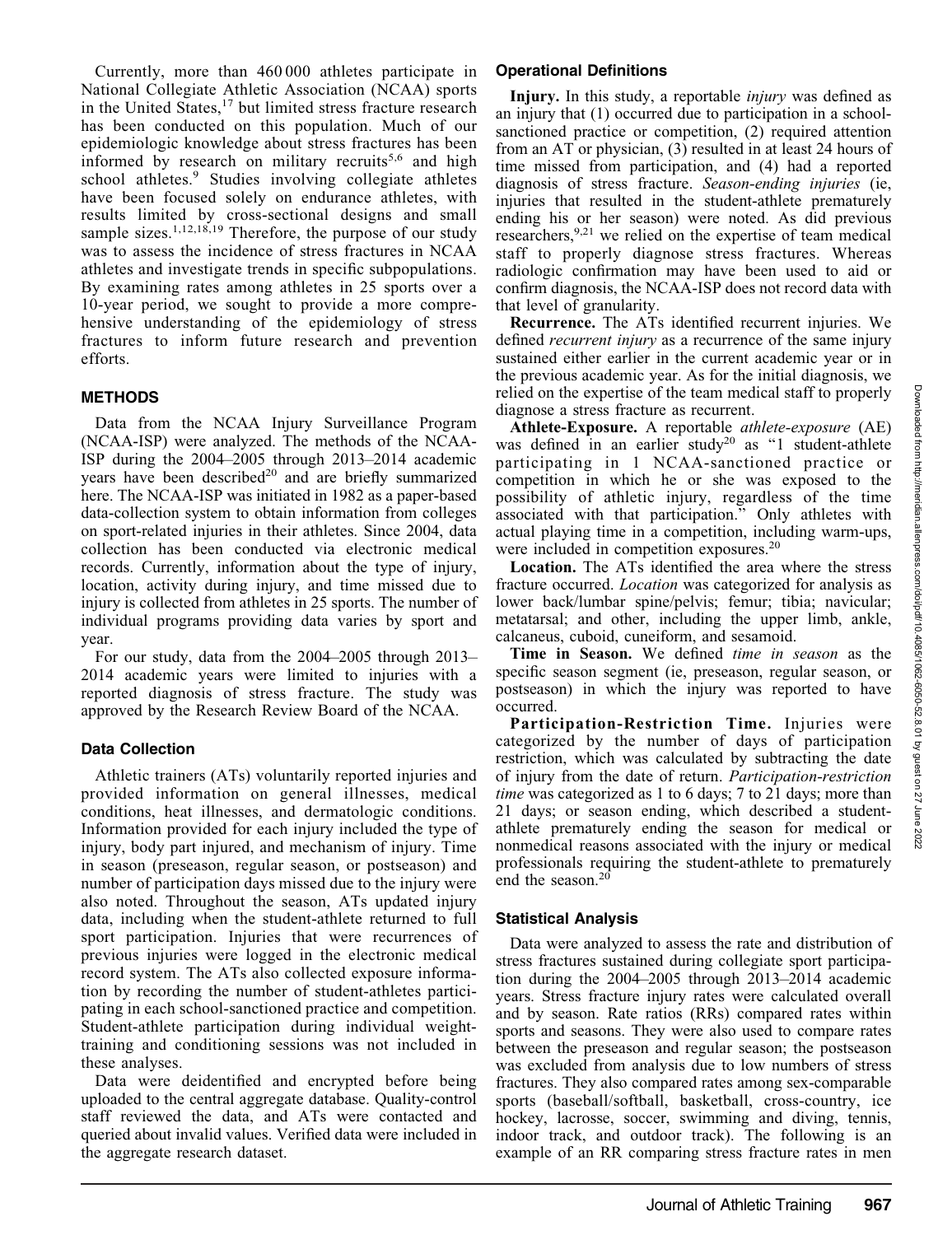and women:

$$
RR = \frac{\left(\sum \text{Stress fractions in men}}{\sum \text{Athlete-exposures in men}}\right)}{\left(\sum \text{Stress fractions in women}}\right)}.
$$

Distributions of injuries by body part, participationrestriction time, and recurrence were examined. For sexcomparable sports, injury proportion ratios (IPRs) were used to examine sex differences. The following is an example of an IPR comparing the proportion of stress fractures to the femur in men and women:

$$
IPR = \frac{\left(\sum \text{Stress fractions to the femur in men}}{\sum \text{Total stress fractions in men}}\right)}{\left(\sum \text{Stress fractions to the femur in women}}{\sum \text{Total stress fractions in women}}.
$$

All 95% confidence intervals (CIs) that did not include 1.0 were considered different. Data were analyzed using SAS Enterprise Guide software (version 4.3; SAS Institute Inc, Cary, NC).

# RESULTS

# **Overall**

During the 2004–2005 through 2013–2004 academic years, 671 stress fractures resulting in at least 24 hours of time missed from participation were reported during 11 778 145 AEs, for an overall rate of 5.70/100 000 AEs  $(95\% \text{ CI} = 5.27, 6.13; \text{Table 1}).$  The sports with the highest rates were women's cross-country (28.59/100 000 AEs), women's gymnastics (25.58/100 000 AEs), and women's outdoor track (22.26/100 000 AEs). The men's sport with the highest stress fracture rate was cross-country (16.14/ 100 000 AEs). Among sex-comparable sports, the stress fracture rate was higher in women than in men for basketball, cross-country, soccer, indoor track, and outdoor track, as well as total sex-comparable sports (9.13/100 000 AEs versus  $4.44/100\,000$  AEs, respectively; RR = 2.06;  $95\% \text{ CI} = 1.71, 2.47$ ).

## Location

The most common stress fracture locations were the metatarsals (n = 254, 37.9%), tibia (n = 147, 21.9%), and lower back/lumbar spine/pelvis ( $n = 81$ , 12.1%; Table 2). Among sex-comparable sports, the proportion of stress fractures occurring in the lower back/lumbar spine/pelvis was higher in men (n = 23, 12.8%) than in women (n = 22, 6.9%; IPR = 1.85; 95% CI = 1.06, 3.23). In contrast, the proportion of stress fractures occurring in the femur was higher in women (n = 39, 12.2%) than in men (n = 8, 4.4%;  $IPR = 2.75$ ; 95% CI = 1.31, 5.76).

# Time in Season

Most stress fractures occurred during the regular season  $(n = 400, 59.6\%;$  Table 3). However, the rate of stress fracture was higher in the preseason (7.30/100 000 AEs) than in the regular season  $(5.12/100\,000 \text{ AES}; \text{RR} = 1.43;$ 95% CI  $=$  1.22, 1.67). Individual sports that had higher stress fracture rates in the preseason than in the regular season were football (RR = 1.92; 95% CI = 1.28, 2.89) and men's outdoor track (RR = 5.16; 95% CI = 1.51, 17.61). The metatarsals were the most common location of stress fractures regardless of time in season (preseason  $= 38.3\%$ )  $[n = 92]$ ; regular season = 38.3%  $[n = 153]$ ; postseason =  $29.0\%$  [n = 9]).

# Participation-Restriction Time

Overall,  $8.8\%$  (n = 59) of stress fractures resulted in participation-restriction time of 1 to 6 days; 19.2% (n = 129), 7 to 21 days;  $46.8\%$  (n = 314), more than 21 days; and  $20.7\%$  (n = 139) of stress fractures were season ending (Figure 1). The sports with the largest proportion of stress fractures that were season-ending injuries were men's outdoor track (n = 6, 46.2%), women's cross-country (n = 15, 37.5%), men's lacrosse  $(n = 6, 37.5%)$ , women's outdoor track (n = 14, 36.8%), and women's lacrosse (n = 8, 36.4%). Among sex-comparable sports, the proportion of stress fractures that were season-ending injuries did not differ between men (n = 29, 16.1%) and women (n = 64, 20.1%; IPR = 0.80; 95% CI = 0.54, 1.20). Most seasonending stress fractures affected the metatarsals ( $n = 36$ , 25.9%), tibia ( $n = 25$ , 18.0%), and lower back/lumbar spine/pelvis ( $n = 23, 16.5%$ ).

# **Recurrence**

Almost one-quarter of stress fractures were recurrent ( $n =$ 144, 21.5%; Figure 2). The sports with the highest proportion of recurrent stress fractures were women's field hockey (n = 4, 36.4%), women's gymnastics (n = 9, 34.6%), men's football ( $n = 26$ , 27.7%), and women's outdoor track  $(n = 10, 26.3%)$ . Among sex-comparable sports, the proportion of stress fractures that were recurrent did not differ between men  $(n = 31, 17.2%)$  and women (n  $= 64, 20.1\%$ ; IPR  $= 0.86$ ; 95% CI  $= 0.58, 1.27$ ). The locations with the largest proportion of stress fractures that were recurrent were the metatarsals  $(n = 42, 29.2\%)$ , lower back/lumbar spine/pelvis ( $n = 32, 22.2\%$ ), and tibia ( $n = 28$ , 19.4%).

# **DISCUSSION**

In our study of 25 NCAA sports, we found that stress fractures affected athletes across a wide range of sports and, as reported by Nattiv et  $al$ ,<sup>14</sup> caused athletes to miss weeks of participation in their sports. The severity of these stress fractures indicates a burden to the athletes, as well as a challenge to the sports medicine professionals who treat them.

Overall, the stress fracture rates among the collegiate athletes in our study were higher than recent epidemiologic data on stress fractures among high school athletes from High School Reporting Information Online  $(RIO)^9$ with 5.70 versus 1.54 per 100 000 AEs, respectively, and for all sports included in both the NCAA- $ISP^{20}$  and High School RIO except men's swimming and diving, in which only 1 stress fracture was reported in both studies. Such findings may indicate that collegiate athletes are at greater risk of stress fracture than high school athletes. This may be due to higher training-intensity levels in collegiate participation, as Roos et  $al<sup>21</sup>$  suggested in an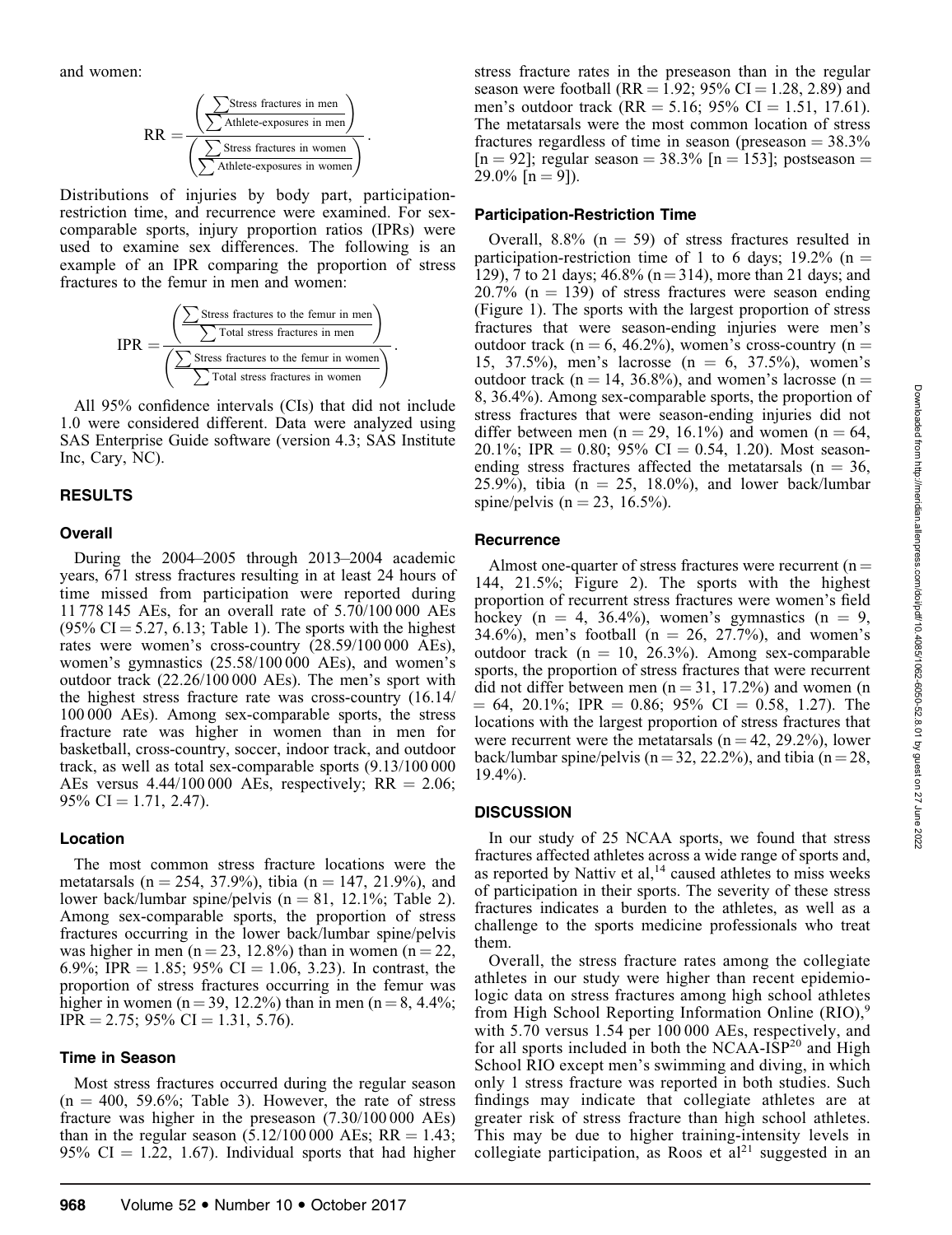| Sport                     | Count          | Athlete-Exposures <sup>a</sup> | Injury Rate per 100 000<br>Athlete-Exposures (95% CI) | Rate Ratio (95% CI) Comparing<br>Sex-Comparable Sports <sup>b</sup> |
|---------------------------|----------------|--------------------------------|-------------------------------------------------------|---------------------------------------------------------------------|
| Men's football            | 94             | 3121476                        | 3.01 (2.40, 3.62)                                     | Not computed                                                        |
| Men's wrestling           | $\overline{7}$ | 257297                         | 2.72 (0.71, 4.74)                                     | Not computed                                                        |
| Women's field hockey      | 11             | 185984                         | 5.91 (2.42, 9.41)                                     | Not computed                                                        |
| Women's gymnastics        | 26             | 101636                         | 25.58 (15.75, 35.41)                                  | Not computed                                                        |
| Women's volleyball        | 34             | 563845                         | $6.03$ $(4.00, 8.06)$                                 | Not computed                                                        |
| Baseball/softball         |                |                                |                                                       |                                                                     |
| Men                       | 14             | 804737                         | 1.74 (0.83, 2.65)                                     | 1.00                                                                |
| Women                     | 15             | 579553                         | 2.59 (1.28, 3.90)                                     | 1.49 (0.72, 3.08)                                                   |
| <b>Basketball</b>         |                |                                |                                                       |                                                                     |
| Men                       | 72             | 868631                         | 8.29 (6.37, 10.20)                                    | 1.00                                                                |
| Women                     | 110            | 783600                         | 14.04 (11.41, 16.66)                                  | 1.69 (1.26, 2.28)                                                   |
| Cross-country             |                |                                |                                                       |                                                                     |
| Men                       | 22             | 136289                         | 16.14 (9.40, 22.89)                                   | 1.00                                                                |
| Women                     | 40             | 139918                         | 28.59 (19.73, 37.45)                                  | 1.77 (1.05, 2.98)                                                   |
| Ice hockey                |                |                                |                                                       |                                                                     |
|                           |                |                                |                                                       |                                                                     |
| Men<br>Women              | 2<br>1         | 552642<br>232051               | 0.36(0.00, 0.86)<br>0.43(0.00, 1.28)                  | Not computed<br>Not computed                                        |
|                           |                |                                |                                                       |                                                                     |
| Lacrosse                  |                |                                |                                                       |                                                                     |
| Men                       | 16             | 390029                         | 4.10 (2.09, 6.11)                                     | 1.00                                                                |
| Women                     | 22             | 287856                         | 7.64 (4.45, 10.84)                                    | 1.86 (0.98, 3.55)                                                   |
| Soccer                    |                |                                |                                                       |                                                                     |
| Men                       | 30             | 686918                         | 4.37 (2.80, 5.93)                                     | 1.00                                                                |
| Women                     | 57             | 772048                         | 7.38 (5.47, 9.30)                                     | 1.69 (1.09, 2.63)                                                   |
| Swimming and diving       |                |                                |                                                       |                                                                     |
| Men                       | 1              | 172960                         | 0.58(0.00, 1.71)                                      | Not computed                                                        |
| Women                     | 4              | 240313                         | 1.66 (0.03, 3.30)                                     | Not computed                                                        |
| Tennis                    |                |                                |                                                       |                                                                     |
| Men                       | 1              | 66224                          | $1.51$ (0.00, 4.47)                                   | Not computed                                                        |
| Women                     | $\overline{7}$ | 72492                          | $9.66$ (2.50, 16.81)                                  | Not computed                                                        |
| Indoor track              |                |                                |                                                       |                                                                     |
| Men                       | 9              | 195562                         | 4.60 (1.60, 7.61)                                     | 1.00                                                                |
| Women                     | 25             | 214920                         | 11.63 (7.07, 16.19)                                   | 2.53 (1.18, 5.42)                                                   |
| Outdoor track             |                |                                |                                                       |                                                                     |
| Men                       | 13             | 180466                         | 7.20 (3.29, 11.12)                                    | 1.00                                                                |
| Women                     | 38             | 170699                         | 22.26 (15.18, 29.34)                                  | $3.09$ $(1.65, 5.80)$                                               |
| Sports total <sup>c</sup> |                |                                |                                                       |                                                                     |
| Men                       | 180            | 4054457                        | 4.44 (3.79, 5.09)                                     | 1.00                                                                |
| Women                     | 319            | 3493450                        | 9.13 (8.13, 10.13)                                    | 2.06 (1.71, 2.47)                                                   |
| Overall total             | 671            | 11778145                       | 5.70 (5.27, 6.13)                                     | Not computed                                                        |

Table 1. Stress Fracture Counts and Rates per 100 000 Athlete-Exposures in 25 National Collegiate Athletic Association Sports, 2004– 2005 Through 2013–2014

Abbreviation: CI, confidence interval.

<sup>a</sup> Defined as 1 student-athlete participating in 1 practice or 1 competition.

**b** Rate ratios were not computed for non–sex-comparable sports (men's football and wrestling and women's field hockey, gymnastics, and volleyball) or sex-comparable sports with stress fracture counts <10 (ie, ice hockey, swimming and diving, and tennis).

<sup>c</sup> Includes only sports in which both sexes participated (ie, baseball/softball, basketball, cross-country, ice hockey, lacrosse, soccer, swimming and diving, tennis, indoor track, and outdoor track).

examination of injuries resulting from overuse mechanisms. Further research should be conducted to determine whether the factors associated with additional years of cumulative training (eg, years of participation; level of participation; history of stress fractures, nonstress fractures, and other injuries; and training load) increase the incidence of stress fractures in collegiate athletes.

#### Sport Differences

We assessed stress fractures across athletes in 25 sports, whereas the authors<sup>1,12,18,19</sup> of most studies at the collegiate level primarily assessed endurance athletes. Consistent with the previous literature, $4\rightarrow$  we found the highest rates of stress fractures in gymnastics, cross-country, and track athletes. This is thought to be due to the nature of training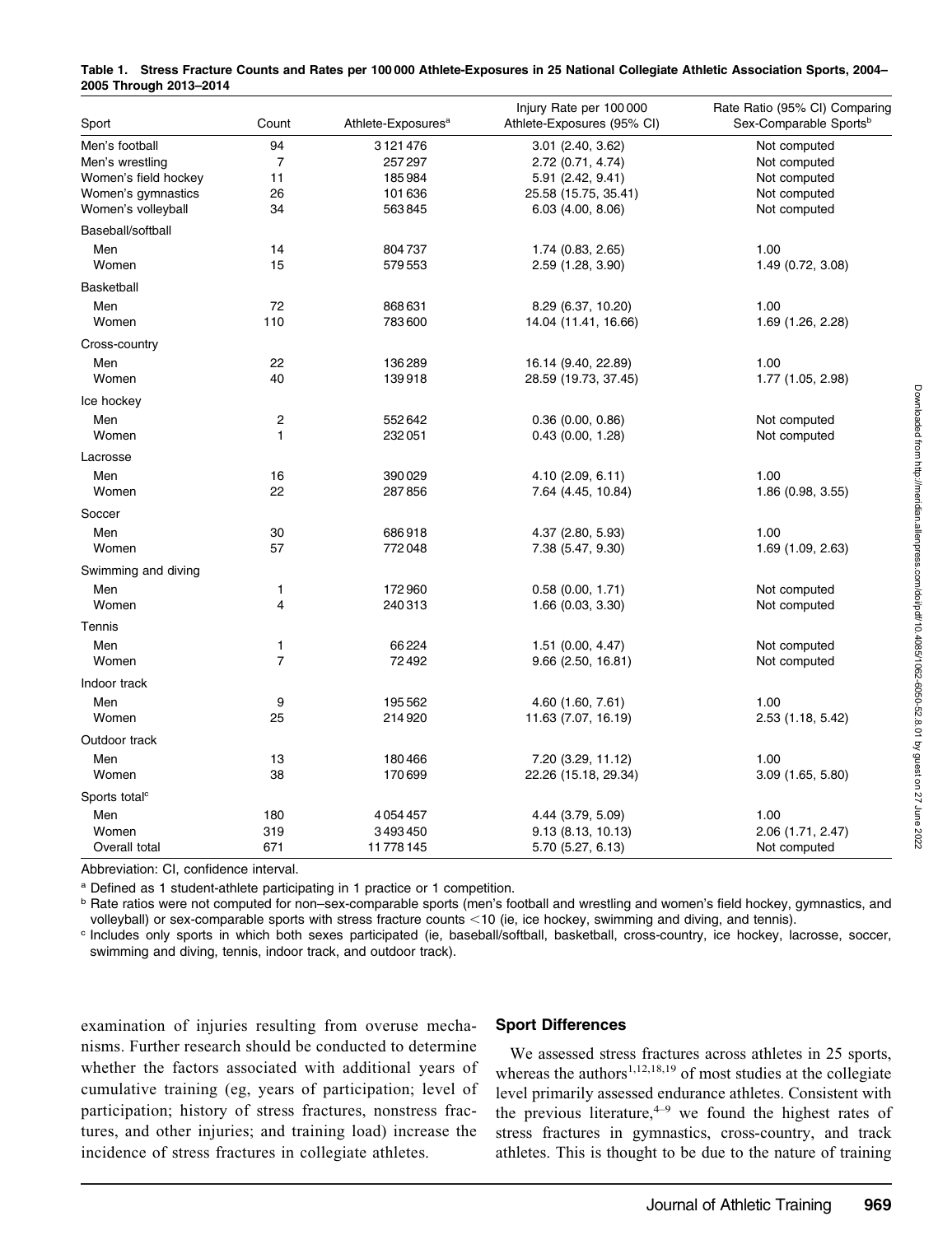|                                                                               | Area Injured, n (%) <sup>a</sup>            |                                      |                                       |                                         |                                       |                                             |                                        |                                                    |  |  |
|-------------------------------------------------------------------------------|---------------------------------------------|--------------------------------------|---------------------------------------|-----------------------------------------|---------------------------------------|---------------------------------------------|----------------------------------------|----------------------------------------------------|--|--|
| Sports                                                                        | Lower Back/<br>Lumbar Spine/Pelvis          | Femur                                | Tibia                                 | Fibula                                  | Navicular                             | Metatarsal                                  | Other <sup>b</sup>                     | Total                                              |  |  |
| Men's football<br>Men's wrestling<br>Women's gymnastics<br>Women's volleyball | 20 (21.3)<br>6(85.7)<br>4 (15.4)<br>5(14.7) | 2(2.1)<br>0(0.0)<br>0(0.0)<br>0(0.0) | 8(8.5)<br>0(0.0)<br>2(7.7)<br>7(20.6) | 7(7.4)<br>0(0.0)<br>7(26.9)<br>6 (17.6) | 3(3.2)<br>0(0.0)<br>3(11.5)<br>0(0.0) | 50 (53.2)<br>0(0.0)<br>7(26.9)<br>13 (38.2) | 4(4.3)<br>1(14.3)<br>3(11.5)<br>3(8.8) | 94 (100.0)<br>7(100.0)<br>26 (100.0)<br>34 (100.0) |  |  |
| Baseball/softball                                                             |                                             |                                      |                                       |                                         |                                       |                                             |                                        |                                                    |  |  |
| Men<br>Women                                                                  | 5(35.7)<br>1(6.7)                           | 0(0.0)<br>2(13.3)                    | 5(35.7)<br>6(40.0)                    | 2 (14.3)<br>0(0.0)                      | 0(0.0)<br>0(0.0)                      | 1(7.1)<br>5(33.3)                           | 1(7.1)<br>1(6.7)                       | 14 (100.0)<br>15 (100.0)                           |  |  |
| Basketball                                                                    |                                             |                                      |                                       |                                         |                                       |                                             |                                        |                                                    |  |  |
| Men<br>Women                                                                  | 6(8.3)<br>5(4.5)                            | 2(2.8)<br>8(7.3)                     | 9(12.5)<br>23 (20.9)                  | 6(8.3)<br>12 (10.9)                     | 3(4.2)<br>6(5.5)                      | 43 (59.7)<br>51 (46.4)                      | 3(4.2)<br>5(4.5)                       | 72 (100.0)<br>110 (100.0)                          |  |  |
| Cross-country                                                                 |                                             |                                      |                                       |                                         |                                       |                                             |                                        |                                                    |  |  |
| Men<br>Women                                                                  | 0(0.0)<br>2(5.0)                            | 3(13.6)<br>10 (25.0)                 | 12 (54.5)<br>13 (32.5)                | 0(0.0)<br>2(5.0)                        | 0(0.0)<br>2(5.0)                      | 5(22.7)<br>9(22.5)                          | 2(9.1)<br>2(5.0)                       | 22 (100.0)<br>40 (100.0)                           |  |  |
| Ice hockey                                                                    |                                             |                                      |                                       |                                         |                                       |                                             |                                        |                                                    |  |  |
| Men<br>Women                                                                  | 2(100.0)<br>1(100.0)                        | 0(0.0)<br>0(0.0)                     | 0(0.0)<br>0(0.0)                      | 0(0.0)<br>0(0.0)                        | 0(0.0)<br>0(0.0)                      | 0(0.0)<br>0(0.0)                            | 0(0.0)<br>0(0.0)                       | 2(100.0)<br>1(100.0)                               |  |  |
| Lacrosse<br>Men                                                               | 5(31.3)                                     | 0(0.0)                               | 4(25.0)                               | 2 (12.5)                                | 0(0.0)                                | 5(31.3)                                     | 0(0.0)                                 | 16 (100.0)                                         |  |  |
| Women                                                                         | 2(9.1)                                      | 4 (18.2)                             | 5(22.7)                               | 1(4.5)                                  | 1(4.5)                                | 8(36.4)                                     | 1(4.5)                                 | 22 (100.0)                                         |  |  |
| Soccer                                                                        |                                             |                                      |                                       |                                         |                                       |                                             |                                        |                                                    |  |  |
| Men<br>Women                                                                  | 4 (13.3)<br>1(1.8)                          | 2(6.7)<br>8(14.0)                    | 5(16.7)<br>18 (31.6)                  | 3(10.0)<br>6(10.5)                      | 2(6.7)<br>4(7.0)                      | 13 (43.3)<br>14 (24.6)                      | 1(3.3)<br>6(10.5)                      | 30 (100.0)<br>57 (100.0)                           |  |  |
| Swimming and diving                                                           |                                             |                                      |                                       |                                         |                                       |                                             |                                        |                                                    |  |  |
| Men<br>Women                                                                  | 0(0.0)<br>2(50.0)                           | 1(100.0)<br>0(0.0)                   | 0(0.0)<br>0(0.0)                      | (0.0)<br>1(25.0)                        | 0(0.0)<br>0(0.0)                      | 0(0.0)<br>0(0.0)                            | 0(0.0)<br>1(25.0)                      | 1(100.0)<br>4 (100.0)                              |  |  |
| Tennis                                                                        |                                             |                                      |                                       |                                         |                                       |                                             |                                        |                                                    |  |  |
| Men<br>Women                                                                  | 0(0.0)<br>2(28.6)                           | 0(0.0)<br>0(0.0)                     | 1(100.0)<br>1(14.3)                   | 0(0.0)<br>0(0.0)                        | 0(0.0)<br>0(0.0)                      | 0(0.0)<br>4(57.1)                           | 0(0.0)<br>0(0.0)                       | 1(100.0)<br>7(100.0)                               |  |  |
| Indoor track                                                                  |                                             |                                      |                                       |                                         |                                       |                                             |                                        |                                                    |  |  |
| Men<br>Women                                                                  | 0(0.0)<br>4(16.0)                           | 0(0.0)<br>3(12.0)                    | 3(33.3)<br>5(20.0)                    | 0(0.0)<br>2 (8.0)                       | 0(0.0)<br>3(12.0)                     | 3(33.3)<br>8(32.0)                          | 3(33.3)<br>0(0.0)                      | 9(100.0)<br>25 (100.0)                             |  |  |
| Outdoor track                                                                 |                                             |                                      |                                       |                                         |                                       |                                             |                                        |                                                    |  |  |
| Men<br>Women                                                                  | 1(7.7)<br>2(5.3)                            | 0(0.0)<br>4 (10.5)                   | 3(23.1)<br>12 (31.6)                  | 2 (15.4)<br>6(15.8)                     | 4(30.8)<br>3(7.9)                     | 3(23.1)<br>8(21.1)                          | 0(0.0)<br>3(7.9)                       | 13 (100.0)<br>38 (100.0)                           |  |  |
| Sports total <sup>c</sup>                                                     |                                             |                                      |                                       |                                         |                                       |                                             |                                        |                                                    |  |  |
| Men<br>Women<br>Overall total                                                 | 23 (12.8)<br>22(6.9)<br>81(12.1)            | 8(4.4)<br>39 (12.2)<br>49 (7.3)      | 42 (23.3)<br>83 (26.0)<br>147 (21.9)  | 15(8.3)<br>30(9.4)<br>65 (9.7)          | 9(5.0)<br>19(6.0)<br>5(5.2)           | 73 (40.6)<br>107 (33.5)<br>254 (37.9)       | 10(5.6)<br>19 (6.0)<br>40 (6.0)        | 180 (100.0)<br>319 (100.0)<br>671 (100.0)          |  |  |

|           | Table 2. Stress Fracture Counts and Distributions by Location in 25 National Collegiate Athletic Association Sports, 2004-2005 Through |
|-----------|----------------------------------------------------------------------------------------------------------------------------------------|
| 2013-2014 |                                                                                                                                        |

<sup>a</sup> Some percentages were rounded.

b Includes the arm (n = 1), ankle (n = 10), calcaneus (n = 11), cuboid (n = 6), cuneiform (n = 7), and sesamoid (n = 5).

<sup>c</sup> Includes only sports in which both sexes participated (ie, baseball/softball, basketball, cross-country, ice hockey, lacrosse, soccer, swimming and diving, tennis, indoor track, and outdoor track).

for these sports, which exposes the athlete's lower extremities to high loads of repetitive impact.<sup>22</sup> Crosstraining regimens, such as strength and resistance training, have been found to protect against overtraining injuries and improve performance in endurance athletes. $2^{3-25}$  Such regimens should be investigated further for their potential to reduce stress fractures in collegiate endurance athletes and other collegiate athletes, such as gymnasts, whose sport training is also repetitive.

#### Sex Differences

Our results also supported previous findings $4-7,9,21$  that stress fractures occurred at higher rates in female than in male athletes. An important addition to the existing body of knowledge is our observation that female athletes across all sex-comparable sports experienced stress fractures at higher rates than their male counterparts. Traditionally, much of the attention has been focused on female endurance athletes, but our results indicated that female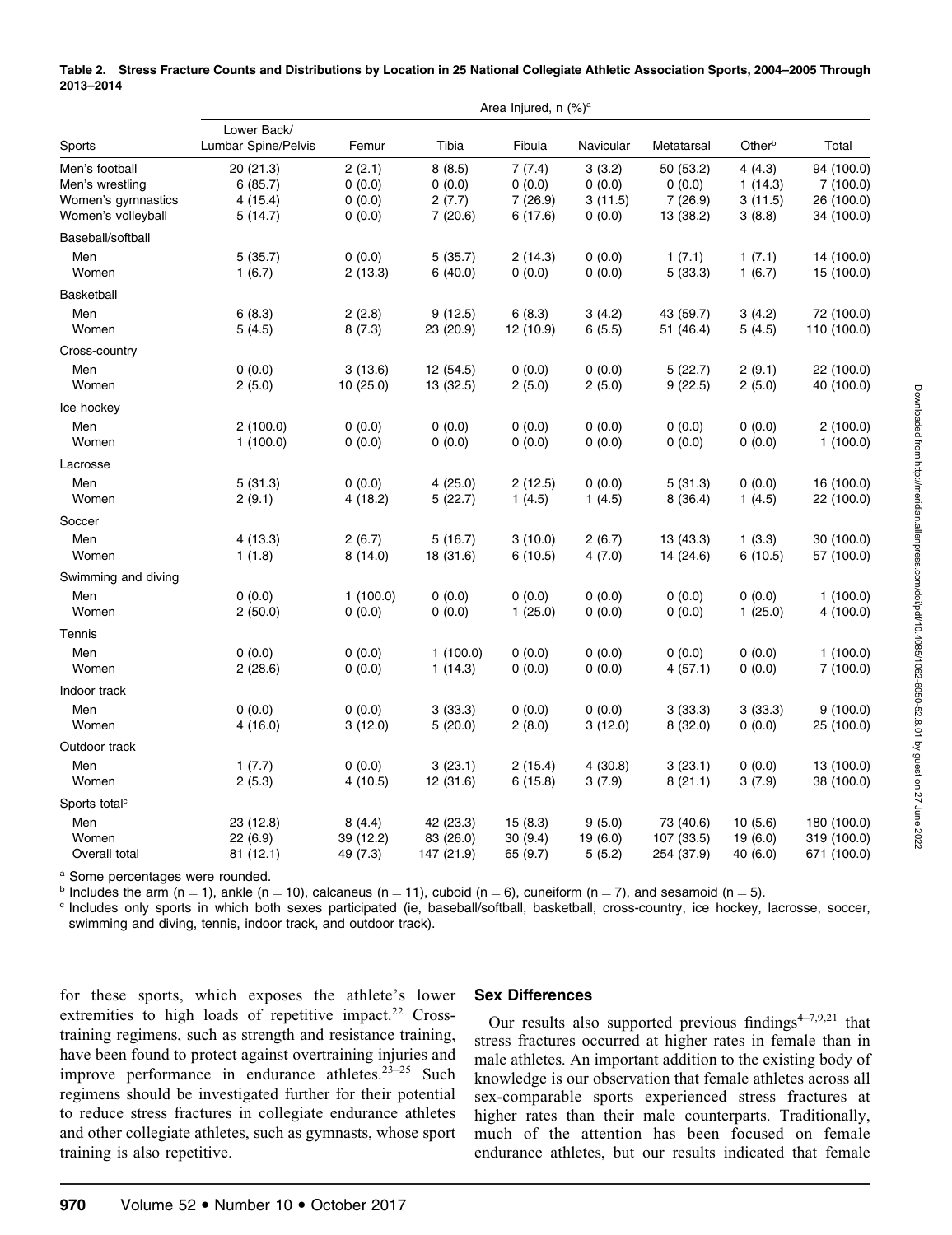|                           | Preseason         |                                                                           |                         | Regular Season                                                                      |         | Postseason                                                                |                                                                                  |  |
|---------------------------|-------------------|---------------------------------------------------------------------------|-------------------------|-------------------------------------------------------------------------------------|---------|---------------------------------------------------------------------------|----------------------------------------------------------------------------------|--|
| Sport                     | Count             | Injury Rate per<br>100 000 Athlete-<br>Exposures <sup>a</sup><br>(95% CI) | Count                   | Injury Rate per<br>100 000 Athlete-<br>Exposures <sup>a</sup><br>$(95% \text{ Cl})$ | Count   | Injury Rate per<br>100 000 Athlete-<br>Exposures <sup>a</sup><br>(95% CI) | Preseason Versus<br>Regular Season<br><b>Rate Ratio</b><br>$(95\% \text{ Cl})^b$ |  |
| Men's football            | 45                | 4.52 (3.20, 5.84)                                                         | 47                      | 2.35 (1.68, 3.03)                                                                   | 2       | 1.57(0.00, 3.74)                                                          | 1.92 (1.28, 2.89)                                                                |  |
| Men's wrestling           | 5                 | 6.84 (0.84, 12.84)                                                        | $\overline{\mathbf{c}}$ | 1.22 (0.00, 2.90)                                                                   | 0       | 0.00                                                                      | Not computed                                                                     |  |
| Women's gymnastics        | 12                | 22.91 (9.95, 35.87)                                                       | 10                      | 24.57 (9.34, 39.8)                                                                  | 4       | 46.75 (0.94, 92.57)                                                       | 0.93(0.40, 2.16)                                                                 |  |
| Women's volleyball        | 5                 | 3.41(0.42, 6.41)                                                          | 27                      | 6.88 (4.29, 9.48)                                                                   | 2       | 7.95 (0.00, 18.97)                                                        | 0.50(0.19, 1.29)                                                                 |  |
| Baseball/softball         |                   |                                                                           |                         |                                                                                     |         |                                                                           |                                                                                  |  |
| Men                       | 6                 | 2.33 (0.47, 4.20)                                                         | 8                       | 1.55 (0.48, 2.63)                                                                   | 0       | 0.00                                                                      | 1.50(0.52, 4.33)                                                                 |  |
| Women                     | 3                 | 1.50(0.00, 3.21)                                                          | 12                      | 2.50 (1.09, 3.92)                                                                   | 0       | 0.00                                                                      | $0.72$ (0.20, 2.57)                                                              |  |
| <b>Basketball</b>         |                   |                                                                           |                         |                                                                                     |         |                                                                           |                                                                                  |  |
| Men                       | 24                | 11.55 (6.93, 16.16)                                                       | 47                      | 7.58 (5.41, 9.74)                                                                   | 1       | 2.48 (0.00, 7.34)                                                         | 1.52 (0.93, 2.49)                                                                |  |
| Women                     | 33                | 18.01 (11.86, 24.15)                                                      | 74                      | 13.15 (10.16, 16.15)                                                                | 3       | 7.94 (0.00, 16.92)                                                        | 1.37 (0.91, 2.06)                                                                |  |
| Cross-country             |                   |                                                                           |                         |                                                                                     |         |                                                                           |                                                                                  |  |
| Men                       | 5                 | 17.12 (2.11, 32.13)                                                       | 14                      | 16.58 (7.90, 25.27)                                                                 | 3       | 13.24 (0.00, 28.22)                                                       | 1.03(0.37, 2.87)                                                                 |  |
| Women                     | $\overline{4}$    | 13.99 (0.28, 27.71)                                                       | 28                      | 31.79 (20.02, 43.57)                                                                | 8       | 34.39 (10.56, 58.21)                                                      | $0.44$ (0.15, 1.25)                                                              |  |
| Ice hockey                |                   |                                                                           |                         |                                                                                     |         |                                                                           |                                                                                  |  |
| Men                       | 1                 | 1.57 (0.00, 4.64)                                                         | 1                       | $0.22$ (0.00, 0.66)                                                                 | 0       | 0.00                                                                      | Not computed                                                                     |  |
| Women                     | 0                 | 0.00                                                                      | 1                       | $0.54$ (0.00, 1.60)                                                                 | 0       | 0.00                                                                      | Not computed                                                                     |  |
| Lacrosse                  |                   |                                                                           |                         |                                                                                     |         |                                                                           |                                                                                  |  |
| Men                       | 8                 | 6.24 (1.92, 10.57)                                                        | 8                       | 3.41 (1.05, 5.77)                                                                   | 0       | 0.00                                                                      | 1.83 (0.69, 4.88)                                                                |  |
| Women                     | 9                 | 9.47(3.28, 15.65)                                                         | 13                      | 7.56 (3.45, 11.67)                                                                  | 0       | 0.00                                                                      | 1.25(0.54, 2.93)                                                                 |  |
| Soccer                    |                   |                                                                           |                         |                                                                                     |         |                                                                           |                                                                                  |  |
| Men                       | 11                | 5.86 (2.40, 9.33)                                                         | 17                      | 3.77 (1.98, 5.56)                                                                   | 2       | 4.14 (0.00, 9.87)                                                         | 1.56 (0.73, 3.32)                                                                |  |
| Women                     | 23                | 13.68 (8.09, 19.27)                                                       | 31                      | 7.13 (4.62, 9.64)                                                                   | 3       | 9.79 (0.00, 20.88)                                                        | 1.60 (0.93, 2.74)                                                                |  |
| Swimming and diving       |                   |                                                                           |                         |                                                                                     |         |                                                                           |                                                                                  |  |
| Men                       | 1                 | 2.39 (0.00, 7.07)                                                         | 0                       | 0.00                                                                                | 0<br>0  | 0.00                                                                      | Not computed                                                                     |  |
| Women                     | 1                 | 1.69(0.00, 5.00)                                                          | 3                       | 1.89 (0.00, 4.04)                                                                   |         | 0.00                                                                      | Not computed                                                                     |  |
| Tennis                    |                   |                                                                           |                         |                                                                                     |         |                                                                           |                                                                                  |  |
| Men                       | 0<br>$\mathbf{1}$ | 0.00                                                                      | 1<br>6                  | $2.09$ (0.00, 6.18)                                                                 | 0<br>0  | 0.00                                                                      | Not computed                                                                     |  |
| Women                     |                   | 7.66 (0.00, 22.68)                                                        |                         | 11.10 (2.22, 19.99)                                                                 |         | 0.00                                                                      | Not computed                                                                     |  |
| Indoor track              |                   |                                                                           |                         |                                                                                     |         |                                                                           |                                                                                  |  |
| Men                       | 4                 | $4.62$ (0.09, 9.15)                                                       | 5                       | 5.07 (0.63, 9.52)                                                                   | 0       | 0.00                                                                      | Not computed                                                                     |  |
| Women                     | 13                | 13.87 (6.33, 21.42)                                                       | 12                      | 11.07 (4.81, 17.33)                                                                 | 0       | 0.00                                                                      | 1.25 (0.57, 2.75)                                                                |  |
| Outdoor track             |                   |                                                                           |                         |                                                                                     |         |                                                                           |                                                                                  |  |
| Men<br>Women              | 7<br>15           | 16.62 (4.31, 28.93)                                                       | 4<br>22                 | 3.22 (0.06, 6.38)                                                                   | 2<br>1  | 14.00 (0.00, 33.40)                                                       | 5.16 (1.51, 17.61)                                                               |  |
|                           |                   | 37.09 (18.32, 55.86)                                                      |                         | 19.41 (11.30, 27.52)                                                                |         | 5.91 (0.00, 17.51)                                                        | 1.91(0.99, 3.68)                                                                 |  |
| Sports total <sup>c</sup> |                   |                                                                           |                         |                                                                                     |         |                                                                           |                                                                                  |  |
| Men<br>Women              | 67<br>102         | 6.34 (4.82, 7.85)<br>11.17 (9.00, 13.34)                                  | 105<br>202              | $3.83$ $(3.10, 4.57)$<br>8.57 (7.39, 9.76)                                          | 8<br>15 | $3.09$ (0.95, 5.23)<br>6.69 (3.31, 10.08)                                 | 1.65 (1.22, 2.25)                                                                |  |
| Total                     | 240               | 7.30 (6.38, 8.23)                                                         | 400                     | 5.12 (4.62, 5.62)                                                                   | 31      | 4.57 (2.96, 6.18)                                                         | 1.30(1.03, 1.65)<br>1.43 (1.22, 1.67)                                            |  |
|                           |                   |                                                                           |                         |                                                                                     |         |                                                                           |                                                                                  |  |

|                                                 |  | Table 3.   Stress Fracture Counts and Rates per 100 000 Athlete-Exposures by Time in Season in 25 National Collegiate Athletic |  |  |  |
|-------------------------------------------------|--|--------------------------------------------------------------------------------------------------------------------------------|--|--|--|
| Association Sports, 2004–2005 Through 2013–2014 |  |                                                                                                                                |  |  |  |

Abbreviation: CI, confidence interval.

<sup>a</sup> Defined as 1 student-athlete participating in 1 practice or 1 competition.

 $<sup>b</sup>$  Rate ratios were not computed for sports with stress fracture counts <10 (ie, men's wrestling, ice hockey, swimming and diving, tennis,</sup> and indoor track and women's ice hockey, swimming and diving, and tennis).

<sup>c</sup> Includes only sports in which both sexes participated (ie, baseball/softball, basketball, cross-country, ice hockey, lacrosse, soccer, swimming and diving, tennis, indoor track, and outdoor track).

athletes, in general, should be considered at higher risk for stress fracture.

Stress fractures in female athletes have been associated with the *female athlete triad*,  $2,5,26$  which is defined as low energy availability (inadequate caloric intake relative to energy expenditure) leading to diversion of energy away from the hypothalamic-pituitary-gonadal axis in order to

conserve energy for more vital processes. In women, this leads to menstrual abnormalities, including oligomenorrhea, and other neuroendocrine changes that occur in energy-restricted states and have deleterious effects on bone. Therefore, to understand sex differences related to stress fractures, further research into the female athlete triad is necessary.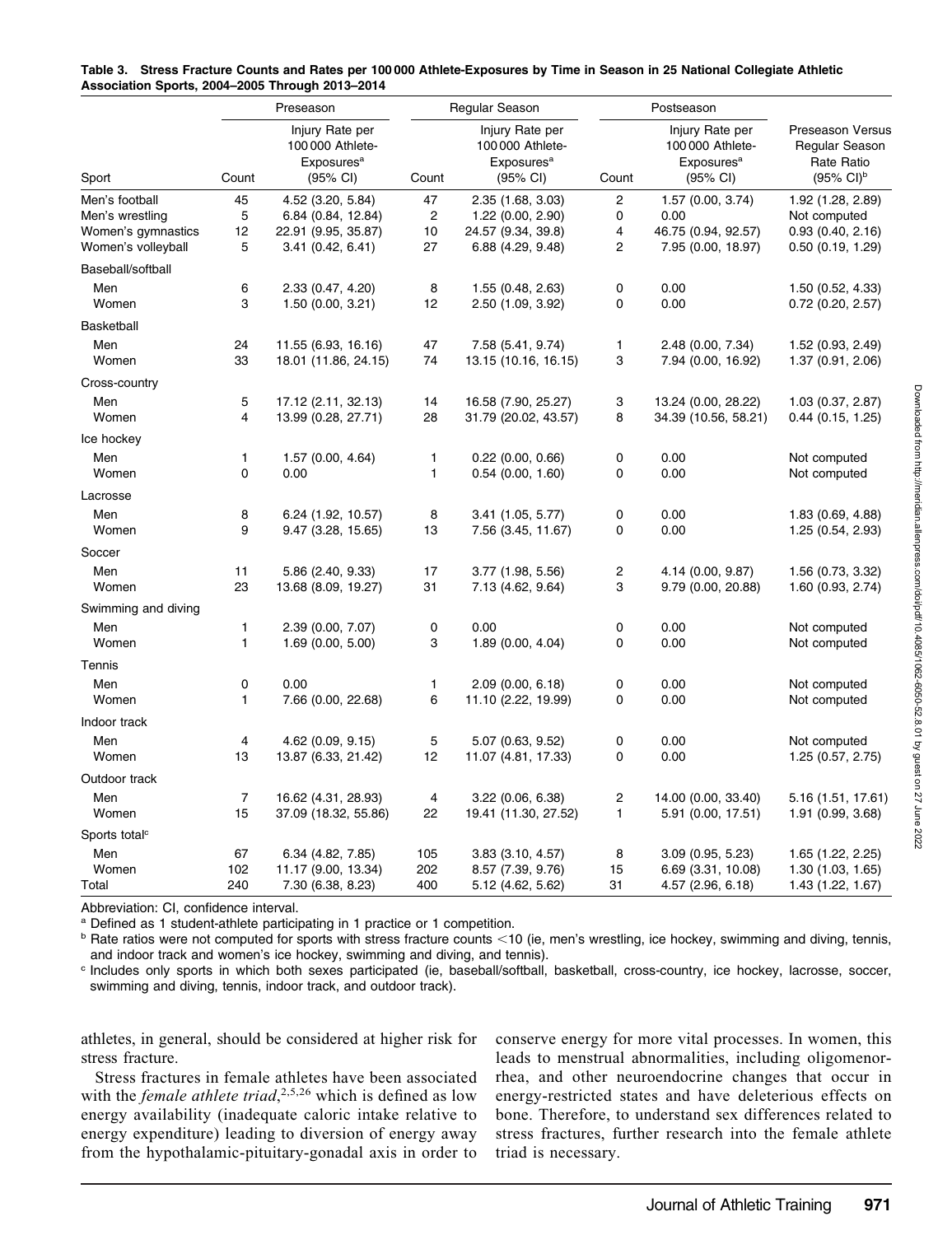

Figure 1. Participation-restriction time after stress fractures, by sport, in 25 National Collegiate Athletic Association sports, 2004–2005 through 2013–2014. Sports with stress fracture counts <10 were excluded from this figure (ie, men's wrestling, ice hockey, swimming and diving, tennis, and indoor track and women's ice hockey, swimming and diving, and tennis). <sup>a</sup> Includes only sports in which both sexes participated (ie, baseball/softball, basketball, cross-country, ice hockey, lacrosse, soccer, swimming and diving, tennis, indoor track, and outdoor track).



Figure 2. Proportion of stress fractures that were recurrent, by sport, in 25 National Collegiate Athletic Association sports, 2004–2005 through 2013–2014. Sports with stress fracture counts <10 were excluded from this figure (ie, men's wrestling and ice hockey and women's ice hockey, swimming and diving, tennis, and indoor track). a Includes only sports in which both sexes participated (ie, baseball/ softball, basketball, cross-country, ice hockey, lacrosse, soccer, swimming and diving, tennis, indoor track, and outdoor track).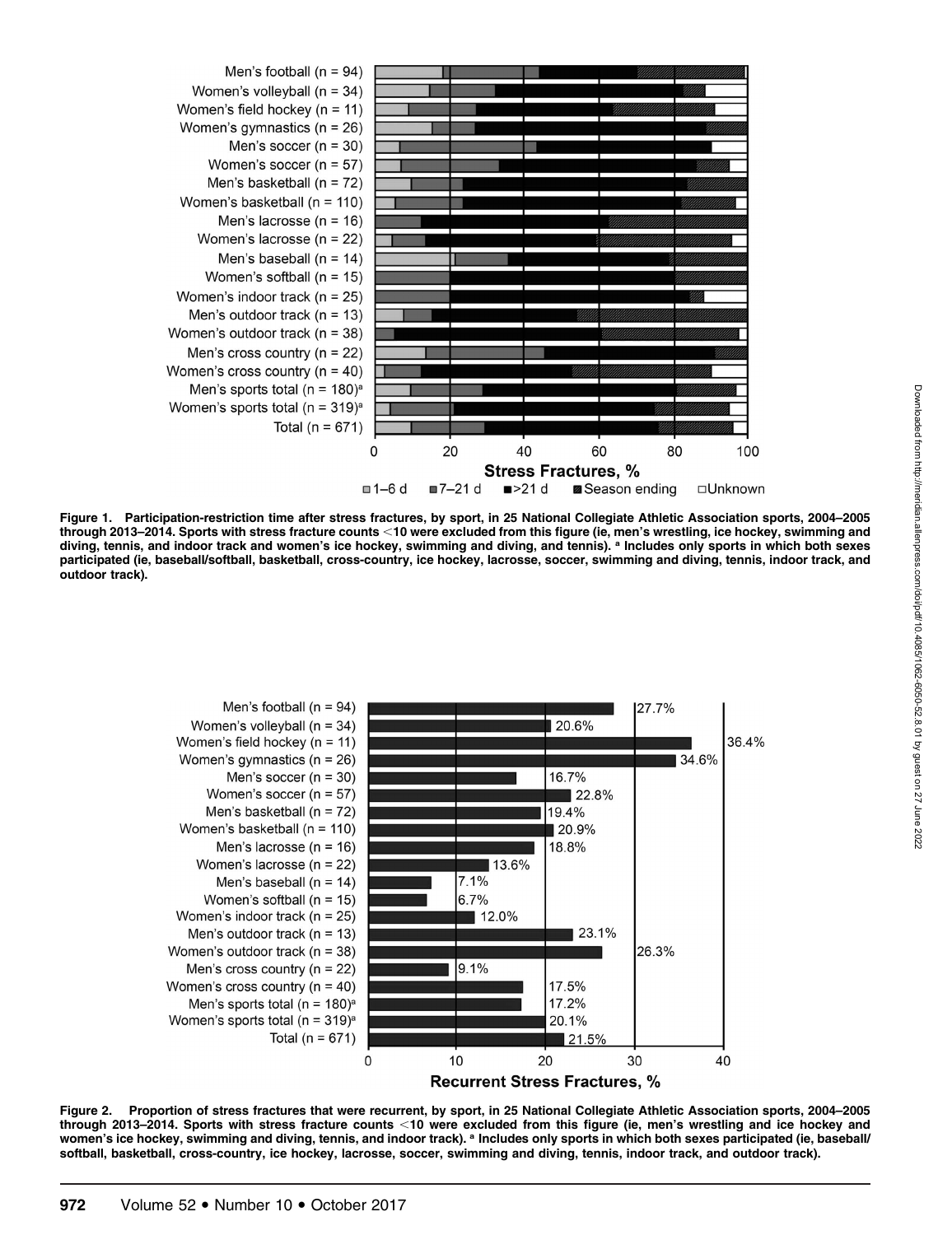The risk may predate participation in collegiate athletics, especially in light of increasingly higher training loads imposed on young athletes in many sports.<sup>3</sup> During adolescence, boys develop long bones with greater diameter and cortical thickness than girls, possibly offering greater resistance to injury.27 Female athletes have higher rates of low energy availability, $11$  lower rates of bone-mass gains after menarche, and hormonal abnormalities that negatively affect bone remodeling.<sup>27</sup> Given that surveillance data typically do not examine risk factors, future cohort investigations focused on these known differences are warranted.

Despite the known higher incidence of stress fractures among females, recent screening protocols for the female athlete triad<sup>28</sup> and Relative Energy Deficiency in Sport<sup>29</sup> emphasize the need to better detect both male and female student-athletes at risk for stress fractures. Decreased energy availability places female and male athletes at risk, $30$  possibly through similar mechanisms of hormonal dysregulation leading to abnormal bone turnover. Whereas the relationship between decreased energy availability and stress fractures in males is less well elucidated, one theory is that perhaps a lower energy availability threshold for negative bone effects exists for males versus females.<sup>31</sup> Therefore, we recommend that researchers examine risk factors for both male and female collegiate athletes.

#### Time in Season

Rates of stress fracture were greater in the preseason than in the regular season. Although researchers<sup>32, 33</sup> have shown that overall sport-related injuries in collegiate athletes occur at higher rates in the preseason than in the regular season, few authors have examined how the incidence of stress fracture may differ by time of year. One exception is a study of 42 figure skaters, in which Pecina et  $al<sup>34</sup>$  reported similar numbers of stress fractures occurring in the preseason and regular season. Collegiate athletes preparing for competitions in the regular season are expected to participate in off-season and preseason conditioning exercises and drills. However, such preparation may be detrimental if student-athletes do not allow for sufficient recovery time between preseason workouts and the initiation of the regular season.<sup>35</sup> Our data did not include granularity of individuals' and teams' training loads in the off-season, so we cannot draw additional conclusions from our findings. Further study is needed to understand the effects of training regimen and recovery time on stress fracture risk.

Preparticipation examinations are used to screen athletes for a history of injuries, medical conditions, and risk factors for injury.36 Screening for risk factors pertinent to stress fracture development via preparticipation examinations is lacking in either consistency<sup>37,38</sup> or effectiveness in detecting these factors.<sup>39</sup> Future efforts should focus on implementing uniform screening for collegiate athletes using validated methods to obtain information about an individual's risk.

## Injury Location

The metatarsals and tibia were the most common locations for stress fractures in our study, consistent with previous research.6,9,26 Sex differences were also noted, with larger proportions of stress fractures to the femur in women and the lower back/lumbar spine/pelvis in men. Given that the stress fracture counts were low for many sports with multiple positions played and the fact that AEs were not collected by position, we were unable to examine rate differences by position. Such research with larger samples would help to better identify specific risk factors associated with stress fractures in particular locations.

#### Recurrence and Season-Ending Injuries

Twenty-two percent of stress fractures were recurrent, and 20% resulted in season-ending injuries. The proportion of stress fractures that were recurrent was higher in sports involving greater, more repetitive impacts, such as gymnastics, and lower in sports that involve less running, such as baseball and softball. We observed no differences in recurrence of or season-ending stress fractures between male and female athletes. Given the long-term health implications and potentially dramatic effects on sport participation, our findings suggest the need for further examination of ways to mitigate the risk of both seasonending and recurrent stress fractures.

#### Limitations

Our study had limitations. The NCAA-ISP relies on the medical expertise and reporting consistency of ATs. This may be of particular concern when evaluating stress fractures, which are often diagnosed via imaging studies (eg, bone scan, magnetic resonance imaging). The NCAA-ISP does not require information about whether such imaging was performed, which studies were chosen, or the specific radiologic findings. Therefore, it is possible that cases were misclassified (eg, tendinitis misclassified as a stress fracture). Recurrent injuries could have been incompletely healed fractures, which is another source of misclassification.<sup>40</sup> The NCAA-ISP includes data reported by a convenience sample of collegiate sports programs; the findings may not be generalizable to nonparticipating programs or programs outside the NCAA (eg, junior colleges). A stress fracture is a cumulative injury that may not have an immediate and clear identification point of injury onset; therefore, time in season may have been misclassified (eg, injury onset was in the preseason, but the pain was not severe enough for a diagnosis of stress fracture until the regular season), and the participation-restriction time from injury may have been inaccurate.

## **CONCLUSIONS**

We examined the epidemiology of stress fractures among collegiate athletes in 25 sports across 10 years. Our study is the most comprehensive evaluation of stress fractures in collegiate athletes to date. The rate of stress fracture was highest among endurance sports and higher in women than in men. Higher rates among female athletes were found not only in cross-country athletes, and indoor and outdoor track athletes but also in basketball and soccer athletes. Nearly 22% of stress fractures were recurrent, and 21% resulted in season-ending injuries. Therefore, whereas stress fractures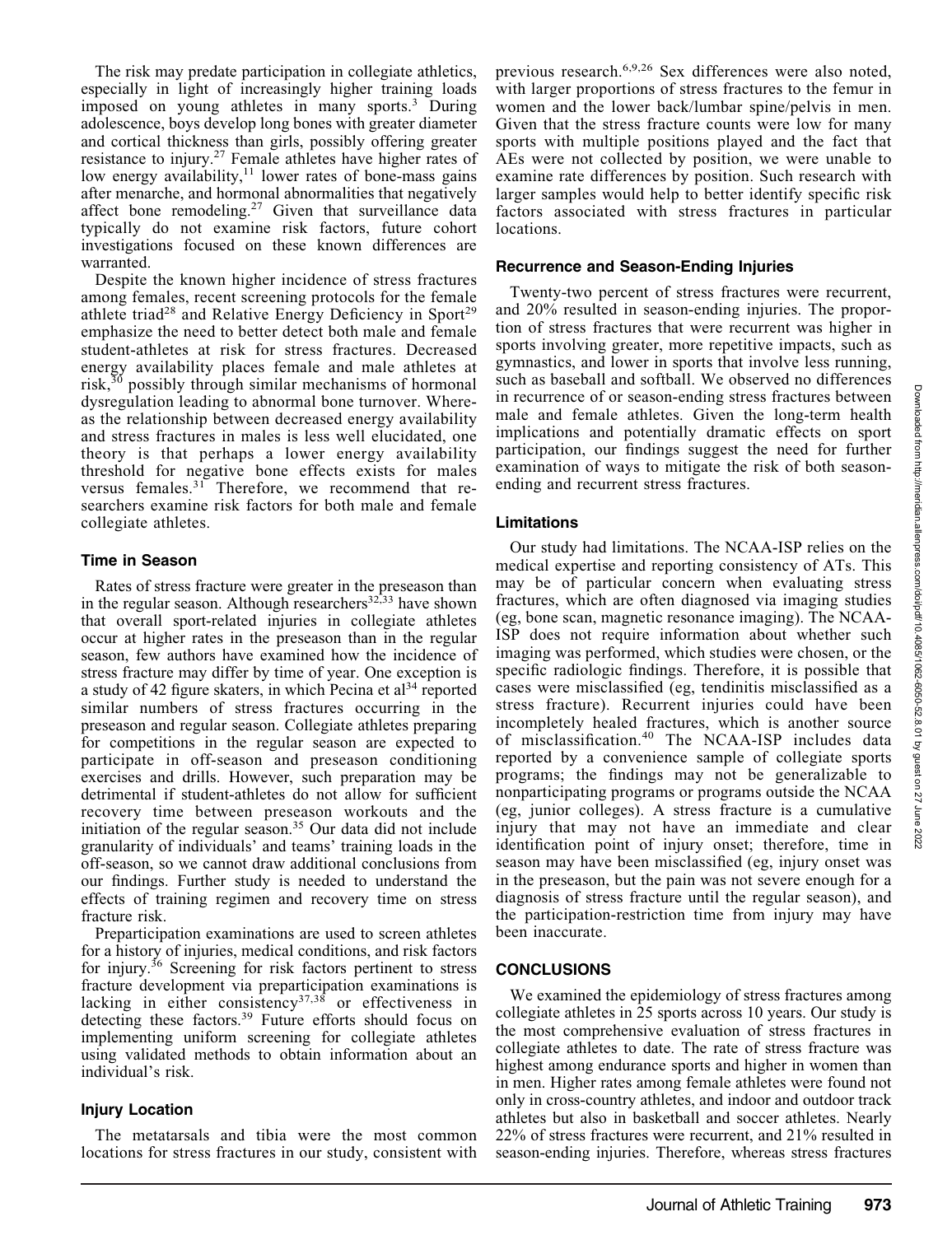may be less common than other sport-related injuries, the considerable effect they have on athletes' sport participation justifies the need for additional research regarding prevention.

# ACKNOWLEDGMENTS

We thank Kathryn Kubiak-Rizzone, PT, MS, who assisted with editing the manuscript.

# REFERENCES

- 1. Bennell KL, Malcolm SA, Thomas SA, Wark JD, Brukner PD. The incidence and distribution of stress fractures in competitive track and field athletes: a twelve-month prospective study. Am J Sports Med. 1996;24(2):211–217.
- 2. Rauh MJ, Barrack MT, Nichols JF. Associations between the female athlete triad and injury among high school runners. Int J Sports Phys Ther. 2014;9(6):948–958.
- 3. DiFiori JP, Benjamin HJ, Brenner J, et al. Overuse injuries and burnout in youth sports: a position statement from the American Medical Society for Sports Medicine. Clin J Sport Med. 2014;24(1):  $3 - 20.$
- 4. Bennell KL, Malcolm SA, Thomas SA, et al. Risk factors for stress fractures in female track-and-field athletes: a retrospective analysis. Clin J Sport Med. 1995;5(4):229–235.
- 5. Beck TJ, Ruff CB, Shaffer RA, Betsinger K, Trone DW, Brodine SK. Stress fractures in military recruits: gender differences in muscle and bone susceptibility factors. Bone. 2000;27(3):437–444.
- 6. Armstrong DW III, Rue JP, Wilckens JH, Frassica FJ. Stress fracture injuries in young military men and women. Bone. 2004;35(3):806– 816.
- 7. Moran DS, Israeli E, Evans RK, et al. Prediction model for stress fracture in young female recruits during basic training. Med Sci Sports Exerc. 2008;40(suppl 11):S636–S644.
- 8. Tenforde AS, Sayres LC, McCurdy ML, Collado H, Sainani KL, Fredricson M. Overuse injuries in high school runners: lifetime prevalence and prevention strategies. PM R. 2011;3(2):125–131.
- 9. Changstrom BG, Brou L, Khodaee M, Braund C, Comstock RD. Epidemiology of stress fracture injuries among US high school athletes, 2005–2006 through 2012–2013. Am J Sports Med. 2015; 43(1):26–33.
- 10. Ackerman KE, Nazem T, Chapko D, et al. Bone microarchitecture is impaired in adolescent amenorrheic athletes compared with eumenorrheic athletes and nonathletic controls. J Clin Endocrinol Metab. 2011;96(10):3123–3133.
- 11. Ackerman KE, Cano Sokoloff N, De Nardo Maffazioli G, Clarke HM, Lee H, Misra M. Fractures in relation to menstrual status and bone parameters in young athletes. Med Sci Sports Exerc. 2015; 47(8):1577–1586.
- 12. Laker SR, Saint-Phard D, Tyburski M, Van Dorsten B. Stress fractures in elite cross-country athletes. Orthopedics. 2007;30(4): 313–315.
- 13. Misra M. Neuroendocrine mechanisms in athletes. Handb Clin Neurol. 2014;124:373–386.
- 14. Nattiv A, Kennedy G, Barrack MT, et al. Correlation of MRI grading of bone stress injuries with clinical risk factors and return to play: a 5-year prospective study in collegiate track and field athletes. Am J Sports Med. 2013;41(8):1930–1941.
- 15. Goolby MA, Barrack MT, Nattiv A. A displaced femoral neck stress fracture in an amenorrheic adolescent female runner. Sports Health. 2012;4(4):352–356.
- 16. Barrack MT, Gibbs JC, De Souza MJ, et al. Higher incidence of bone stress injuries with increasing female athlete triad-related risk factors: a prospective multisite study of exercising girls and women. Am J Sports Med. 2014;42(4):949–958.
- 17. Irick E. 1981-82–2012-13 NCAA sports sponsorship and participation rates report. National Collegiate Athletic Association (NCAA) Web site. http://www.ncaapublications.com/productdownloads/ PR2014.pdf. Published October 2013. Accessed April 5, 2016.
- 18. Johnson AW, Weiss CB Jr, Wheeler DL. Stress fractures of the femoral shaft in athletes–more common than expected: a new clinical test. Am J Sports Med. 1994;22(2):248-256.
- 19. Kelsey JL, Bachrach LK, Procter-Gray E, et al. Risk factors for stress fracture among young female cross-country runners. Med Sci Sports Exerc. 2007;39(9):1457–1463.
- 20. Kerr ZY, Dompier TP, Snook EM, et al. National Collegiate Athletic Association Injury Surveillance System: review of methods for 2004–2005 through 2013–2014 data collection. J Athl Train. 2014; 49(4):552–560.
- 21. Roos KG, Marshall SW, Kerr ZY, et al. Epidemiology of overuse injuries in collegiate and high school athletics in the United States. Am J Sports Med. 2015;43(7):1790–1797.
- 22. Saragiotto BT, Yamato TP, Hespanhol Junior LC, Rainbow MJ, Davis IS, Lopes AD. What are the main risk factors for runningrelated injuries? Sports Med. 2014;44(8):1153–1163.
- 23. Yamamoto LM, Lopez RM, Klau JF, Casa DJ, Kraemer WJ, Maresh CM. The effects of resistance training on endurance distance running performance among highly trained runners: a systematic review. J Strength Cond Res. 2008;22(6):2036–2044.
- 24. Beattie K, Kenny IC, Lyons M, Carson BP. The effect of strength training on performance in endurance athletes. Sports Med. 2014; 44(6):845–865.
- 25. Ramirez-Campillo R, Alvarez C, Henriquez-Olguin C, et al. Effects of plyometric training on endurance and explosive strength performance in competitive middle- and long-distance runners. J Strength Cond Res. 2014;28(1):97–104.
- 26. Bennell KL, Brukner PD. Epidemiology and site specificity of stress fractures. Clin Sports Med. 1997;16(2):179–196.
- 27. Compston JE. Sex steroids and bone. Physiol Rev. 2001;81(1):419– 447.
- 28. DeSouza MJ, Nattiv A, Joy E, et al. 2014 Female Athlete Triad Coalition consensus statement on treatment and return to play of the female athlete triad: 1st International Conference held in San Francisco, California, May 2012 and 2nd International Conference held in Indianapolis, Indiana, May 2013. Br J Sports Med. 2014; 48(4):289.
- 29. Mountjoy M, Sundgot-Borgen J, Burke L, et al. RED-S CAT: Relative Energy Deficiency in Sport (RED-S) Clinical Assessment Tool (CAT). Br J Sports Med. 2015;49(7):421–423.
- 30. Tenforde AS, Fredericson M, Sayres LC, Cutti P, Sainani KL. Identifying sex-specific risk factors for low bone mineral density in adolescent runners. Am J Sports Med. 2015;43(6):1494–1504.
- 31. Tenforde AS, Barrack MT, Nattiv A, Fredericson M. Parallels with the female athlete triad in male athletes. Sports Med. 2015;46(2): 171–182.
- 32. Hootman JM, Dick R, Agel J. Epidemiology of collegiate injuries for 15 sports: summary and recommendations for injury prevention initiatives. J Athl Train. 2007;42(2):311–319.
- 33. Dalton SL, Kerr ZY, Dompier TP. Epidemiology of hamstring strains in 25 NCAA sports in the 2009-2010 to 2013-2014 academic years. Am J Sports Med. 2015;43(11):2671–2679.
- 34. Pecina M, Bojanic I, Dubravcic S. Stress fractures in figure skaters. Am J Sports Med. 1990;18(3):277–279.
- 35. Vetter RE, Symonds ML. Correlations between injury, training intensity, and physical and mental exhaustion among college athletes. J Strength Cond Res. 2010;24(3):587–596.
- 36. Wingfield K, Matheson GO, Meeuwisse WH. Preparticipation evaluation: an evidence-based review. Clin J Sport Med. 2014; 14(3):109–122.
- 37. Risser WL, Hoffman HM, Bellah GG Jr. Frequency of preparticipation sports examinations in secondary school athletes: are the